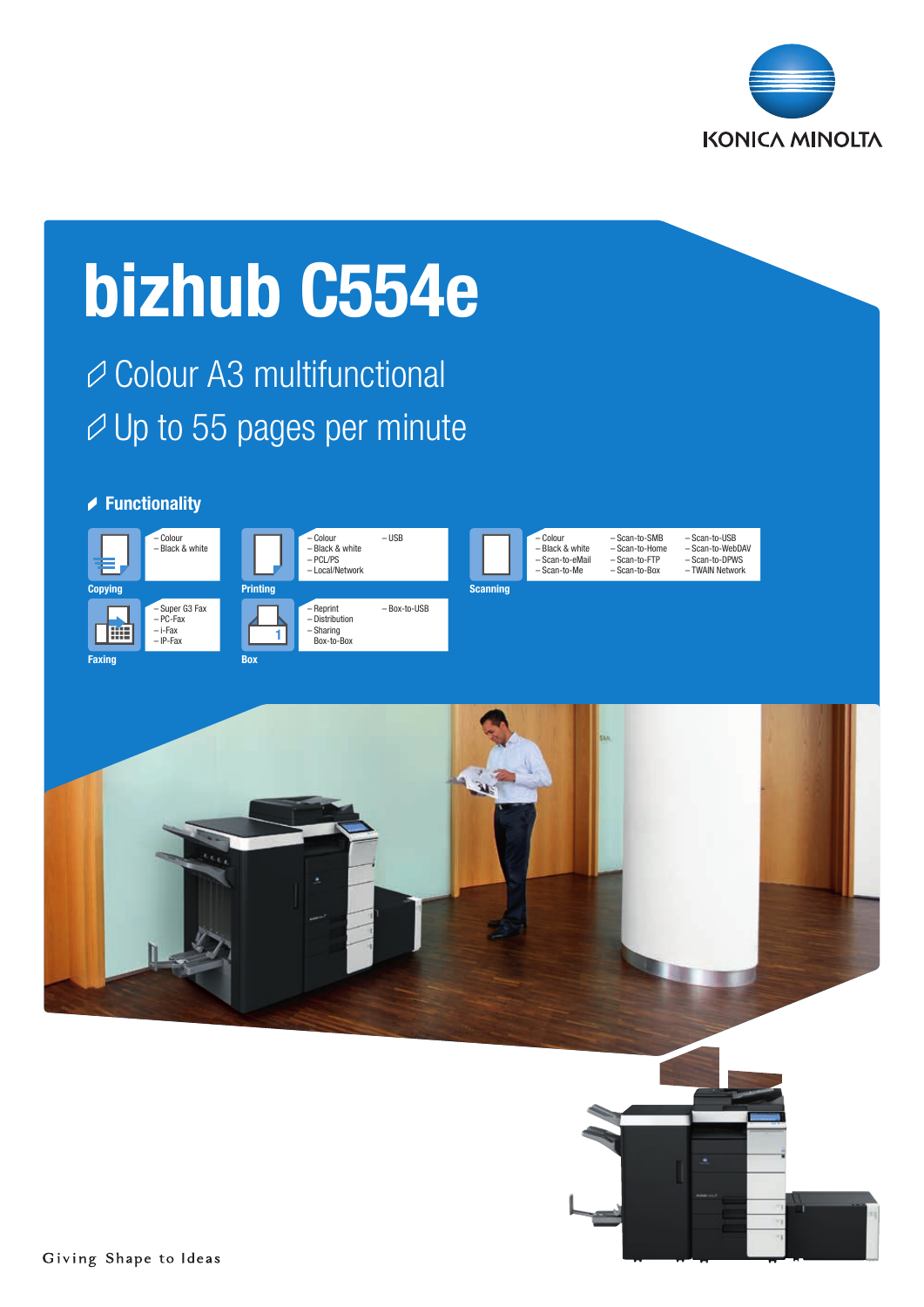## DATASHEET bizhub C554e

## **★ Technology**



## **◆ Option diagram**



Booklet Offset

sorting

Banner printing

Z-fold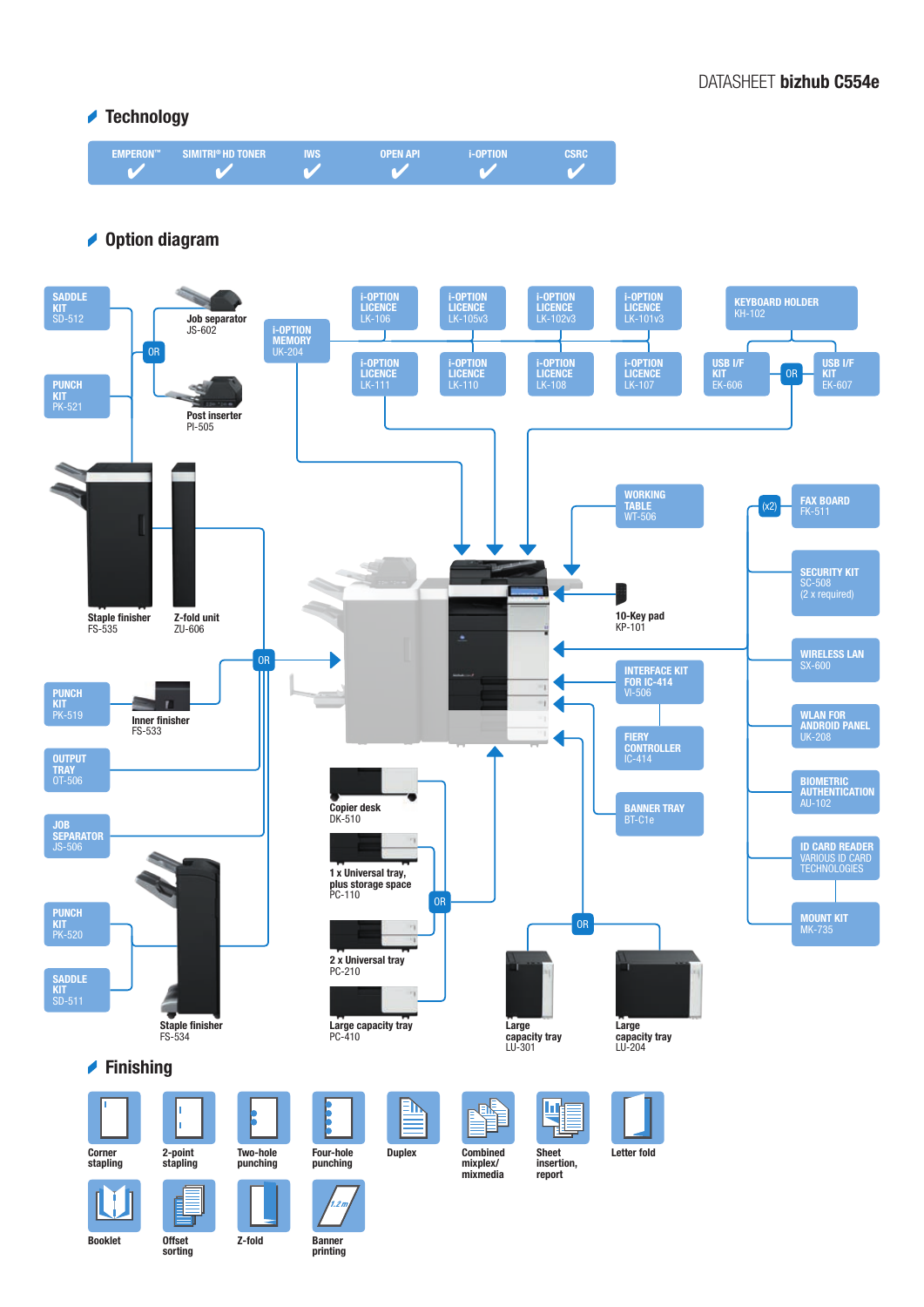## Descriptions

| bizhub C554e                  | Communication centre with 55 ppm b/w and colour.<br>Standard Emperon™ print controller with PCL 6c,<br>PostScript 3, PDF 1.7 and XPS support. Paper capacity<br>of $500 + 500$ sheets and 150-sheet manual bypass.<br>Media from A6 to SRA3, 1.2 m banner and 52 - 300 gsm.<br>2 GB memory, 250 GB hard disc and Gigabit Ethernet<br>standard. |
|-------------------------------|------------------------------------------------------------------------------------------------------------------------------------------------------------------------------------------------------------------------------------------------------------------------------------------------------------------------------------------------|
| PC-110 1 x Universal tray     | A5-A3, 500 sheets, 52-256 qsm                                                                                                                                                                                                                                                                                                                  |
| PC-210 2 x Universal tray     | A5-A3, 2 x 500 sheets, 52-256 gsm                                                                                                                                                                                                                                                                                                              |
| PC-410 Large capacity tray    | A4, 2,500 sheets, 52-256 gsm                                                                                                                                                                                                                                                                                                                   |
| LU-204 Large capacity tray    | A4-SRA3, 2,500 sheets, 52-256 qsm                                                                                                                                                                                                                                                                                                              |
| LU-301 Large capacity tray    | A4, 3,000 sheets, 52-256 gsm                                                                                                                                                                                                                                                                                                                   |
| DK-510 Copier desk            | Provides storage space for print media and                                                                                                                                                                                                                                                                                                     |
|                               | other materials                                                                                                                                                                                                                                                                                                                                |
| FS-533 Inner finisher         | 50-sheet stapling, 500 sheets max. output                                                                                                                                                                                                                                                                                                      |
| PK-519 Punch kit for FS-533   | 2/4 hole punching, autoswitching                                                                                                                                                                                                                                                                                                               |
| <b>FS-534 Staple finisher</b> | 50-sheet stapling, 3,300 sheets max. output                                                                                                                                                                                                                                                                                                    |
| PK-520 Punch kit for FS-534   | 2/4 hole punching, autoswitching                                                                                                                                                                                                                                                                                                               |
| SD-511 Saddle kit for FS-534  | Booklet finishing, half-fold, letter-fold                                                                                                                                                                                                                                                                                                      |
| FS-535 Staple finisher        | 100 sheets stapling, 3,200 sheets max. output                                                                                                                                                                                                                                                                                                  |
| PK-521 Punch kit for FS-535   | 2/4 hole punching, autoswitching                                                                                                                                                                                                                                                                                                               |
| SD-512 Saddle kit for FS-535  | Booklet finishing, half-fold, letter-fold                                                                                                                                                                                                                                                                                                      |
| PI-505 Post inserter          | Cover insertion, post finishing                                                                                                                                                                                                                                                                                                                |
| for FS-535                    |                                                                                                                                                                                                                                                                                                                                                |
| JS-602 Job separator          | Separation for fax output etc.                                                                                                                                                                                                                                                                                                                 |
| for FS-535                    |                                                                                                                                                                                                                                                                                                                                                |
| ZU-606 Z-fold unit for FS-535 | Z-fold for A3 prints, 2/4 hole punching                                                                                                                                                                                                                                                                                                        |
| JS-506 Job separator          | Separation for fax output etc.                                                                                                                                                                                                                                                                                                                 |

## Technical specifications

#### COPIER SPECIFICATIONS

| <b>Copying process</b>     | Electrostatic laser copy, tandem, indirect               |
|----------------------------|----------------------------------------------------------|
| <b>Toner system</b>        | Simitri <sup>®</sup> HD polymerised toner                |
| Copy/print speed A4        | Up to 55 ppm                                             |
| (mono/colour)              |                                                          |
| Copy/print speed A3        | Up to 27 ppm                                             |
| (mono/colour)              |                                                          |
| <b>Autoduplex speed A4</b> | Up to 55 ppm                                             |
| (mono/colour)              |                                                          |
| 1st copy out time          | $4.1$ sec.                                               |
| (mono/colour)              | $4.6$ sec.                                               |
| Warm-up time               | Approx. 22 sec. <sup>1</sup>                             |
| <b>Copy resolution</b>     | 600 x 600 dpi                                            |
| Gradation                  | 256 gradations                                           |
| <b>Multicopy</b>           | $1 - 9,999$                                              |
| <b>Original format</b>     | $A5 - A3$                                                |
| <b>Magnification</b>       | 25-400% in 0.1% steps; auto-zooming                      |
| <b>Copy functions</b>      | Chapter; cover and page insertion; proof copy (print and |
|                            | screen); adjustment test print; digital art functions;   |
|                            | job setting memory; poster mode; image repeat; overlay   |
|                            | (optional); stamping; copy protection                    |

#### PRINTER SPECIFICATIONS

| <b>Print resolution</b>  | 1,800 x 600 dpi; 1,200 x 1,200 dpi                           |
|--------------------------|--------------------------------------------------------------|
|                          |                                                              |
| <b>Controller CPU</b>    | 800 MHz                                                      |
| Page description         | PCL6 (XL 3.0); PCL 5c; PostScript 3 (CPSI 3016); XPS         |
| language                 |                                                              |
| <b>Operating systems</b> | Windows XP (32/64)                                           |
|                          | Windows VISTA (32/64)                                        |
|                          | Windows 7 (32/64)                                            |
|                          | Windows 8 (32/64)                                            |
|                          | Windows Server 2003 (32/64)                                  |
|                          | Windows Server 2008 (32/64)                                  |
|                          | Windows Server 2008 R2 (64)                                  |
|                          | Windows Server 2012 (64)                                     |
|                          | Macintosh OS X 10.x                                          |
|                          | Unix, Linux, Citrix                                          |
| <b>Printer fonts</b>     | 80 PCL Latin; 137 PostScript 3 Emulation Latin               |
| <b>Print functions</b>   | Direct print of PCL, PS, TIFF, XPS, PDF, encrypted PDF files |
|                          | and OOXML (DOCX, XLSX, PPTX); mixmedia and mixplex;          |
|                          | "Easy Set" job programming; overlay; watermark;              |
|                          | copy protection; carbon copy print                           |

| OT-506 Output tray              | Output tray used instead of finisher               |
|---------------------------------|----------------------------------------------------|
| KP-101 10-Key pad               | For use instead of touchscreen                     |
| WT-506 Working table            | Authentication device placement                    |
| FK-511 Fax board                | Super G3 fax, digital fax functionality            |
| IC-414 Fiery controller         | Professional colour print controller               |
| VI-506 Interface kit for IC-414 | Fiery controller interface card                    |
| KH-102 Keyboard holder          | To place USB keyboard                              |
| <b>EK-606 USB I/F kit</b>       | <b>USB keyboard connection</b>                     |
| <b>EK-607 USB I/F kit</b>       | USB keyboard connection, Bluetooth                 |
| <b>ID card reader</b>           | Various ID card technologies                       |
| MK-735 Mount kit                | Installation kit for ID card reader                |
| All-102 Biometric               | Finger vein scanner                                |
| authentication                  |                                                    |
| SC-508 Security kit             | Copy Guard function (2 x required)                 |
| <b>BT-C1e Banner tray</b>       | Multipage banner feeding                           |
| LK-101v3 i-Option licence       | Web browser                                        |
| LK-102v3 i-Option licence       | PDF/A, PDF encryption, digital signature           |
| LK-105v3 i-Option licence       | Searchable PDF and PPTX                            |
| LK-106 i-Option licence         | Printing of barcode fonts                          |
| LK-107 i-Option licence         | Printing of Unicode fonts                          |
| <b>LK-108 i-Option licence</b>  | Printing of OCR (A and B) fonts                    |
| LK-110 i-Option licence         | Generates various file fomats incl. DOCX and XLSX  |
| LK-111 i-Option licence         | Native ThinPrint client                            |
| UK-204 i-Option Memory          | Memory extension for i-Options                     |
| UK-208 WLAN for                 | Required for alternative panel on Android platform |
| <b>Android panel</b>            |                                                    |
| SX-600 Wireless LAN             | Wireless LAN to network connector                  |

#### PRINTER SPECIFICATIONS (OPTIONAL)

| <b>Print controller</b>  | Embedded Fiery IC-414          |
|--------------------------|--------------------------------|
| <b>Controller CPU</b>    | Intel Pentium @ 2.6 GHz        |
| Memory / HDD             | 2 GB / 160 GB                  |
| Page description         | Adobe PostScript 3 (CPSI 3019) |
| language                 | <b>PCL 6/5c</b>                |
| <b>Operating systems</b> | Windows XP (32/64)             |
|                          | Windows VISTA (32/64)          |
|                          | Windows 7 (32/64)              |
|                          | Windows 8 (32/64)              |
|                          | Windows Server 2003 (32/64)    |
|                          | Windows Server 2008 (32/64)    |
|                          | Windows Server 2008 R2 (64)    |
|                          | Windows Server 2012 (64)       |
|                          | Macintosh OS 9.x/10.x          |

#### SCANNER SPECIFICATIONS

| <b>Scan speed</b><br>(mono/colour) | Up to 160 ipm                                               |
|------------------------------------|-------------------------------------------------------------|
| <b>Scan resolution</b>             | Max.: 600 x 600 dpi                                         |
| <b>Scan modes</b>                  | Scan-to-eMail (Scan-to-Me)                                  |
|                                    | Scan-to-SMB (Scan-to-Home)                                  |
|                                    | Scan-to-FTP                                                 |
|                                    | Scan-to-Box                                                 |
|                                    | Scan-to-USB                                                 |
|                                    | Scan-to-WebDAV                                              |
|                                    | Scan-to-DPWS                                                |
|                                    | Network TWAIN scan                                          |
| <b>File formats</b>                | JPEG; TIFF; PDF; PDF/A 1a and 1b (optional); compact PDF;   |
|                                    | encrypted PDF; searchable PDF (optional); XPS; compact XPS; |
|                                    | PPTX; searchable PPTX (optional); searchable DOCX/XLSX      |
|                                    | (optional)                                                  |
| <b>Scan destinations</b>           | $2,100$ (single + group); LDAP support                      |
| <b>Scan functions</b>              | Annotation (text/time/date) for PDF; up to 400 job          |
|                                    | programs; real-time scan previev                            |

 $^{\rm 1}$  Warm up time may vary depending on the operating environment and usage